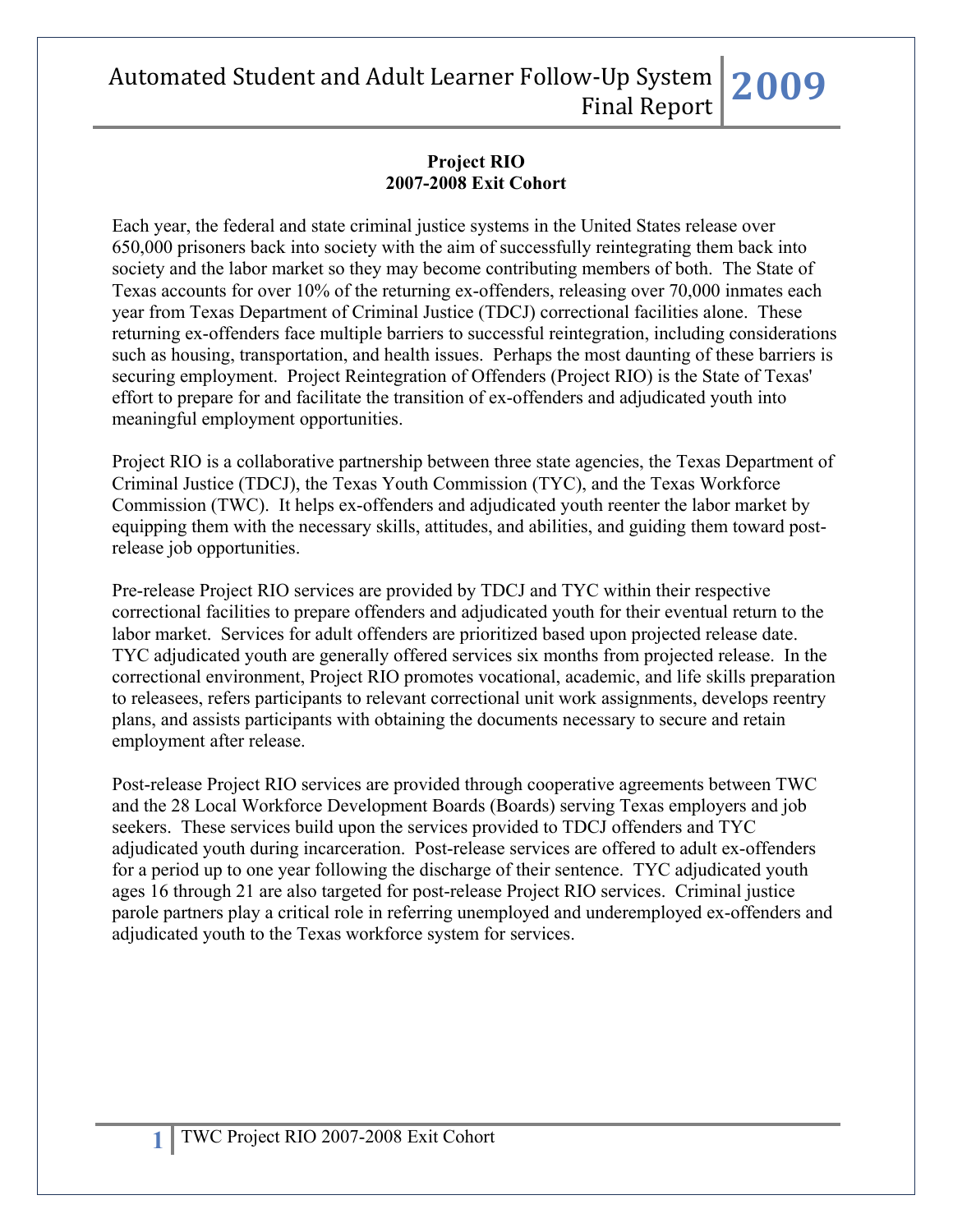The goal of post-release services is to help ex-offenders and adjudicated youth gain employment as quickly as possible through employment referral services. If the ex-offender requires more intensive services to compete in the labor market, Boards provide these services through such funding streams as the Workforce Investment Act (WIA), Supplemental Nutrition Assistance Program Employment and Training (SNAP E&T), and Temporary Assistance for Needy Families (TANF) Choices.

### **Seed Records**

The Labor Market and Career Information (LMCI) department received 54,888 duplicated records from The Workforce Information System of Texas (TWIST). The seed records consisted of persons with a record existing in TWIST with a TWC Project RIO flag in the record. This is an important point because it does not take into account additional ex-offenders who received a service funded by Project RIO during this report timeframe but who did not have a Project RIO flag in the TWIST databases. The records analyzed for this report by no means represent all individuals served by the many different partners in Project RIO; just those served by TWC with a RIO flag in TWIST who exited between the dates of October 1, 2007 to September 30, 2008.

Each seed record represents a unique combination of a client Social Security Number (SSN) and a program service they received. Because clients could receive more than one service, the input file included the same SSN multiple times. Seed records were grouped by SSN and by service category, resulting in 35,859 usable, duplicate records. After unduplicating the file by SSN, there were 12,246 unique records.

The seed records were then linked to the UI Wage Records database for the  $4<sup>th</sup>$  quarter of 2008 to determine employment and earnings. Earnings were summed across unique SSN and the 4-digit North American Industry Classification System (NAICS) code of the employer that paid the highest wages was retained for analysis. In the case where participants who were found working had earnings greater than or equal to \$25,000 in any target quarter were identified, these records were excluded from analysis based on the likelihood of inaccurate wage record data and to reduce the possibility of inappropriately skewing the data.

Supplemental employment linkages were performed with the U.S. Department of Defense (DOD), the U.S. Office of Personnel Management (OPM), and the U.S. Postal Service (USPS), as well as the Texas Higher Education Coordinating Board (THECB) for linkage to the postsecondary master enrollment records for the fall semester of 2008.

Finally, the seed records were linked to the Texas Bureau of Vital Statistics (TBVS) in order to determine if any former program participants were deceased. All records with positive matches have been excluded from further analysis. After all exclusions, the final number of records retained for analysis was 12,179.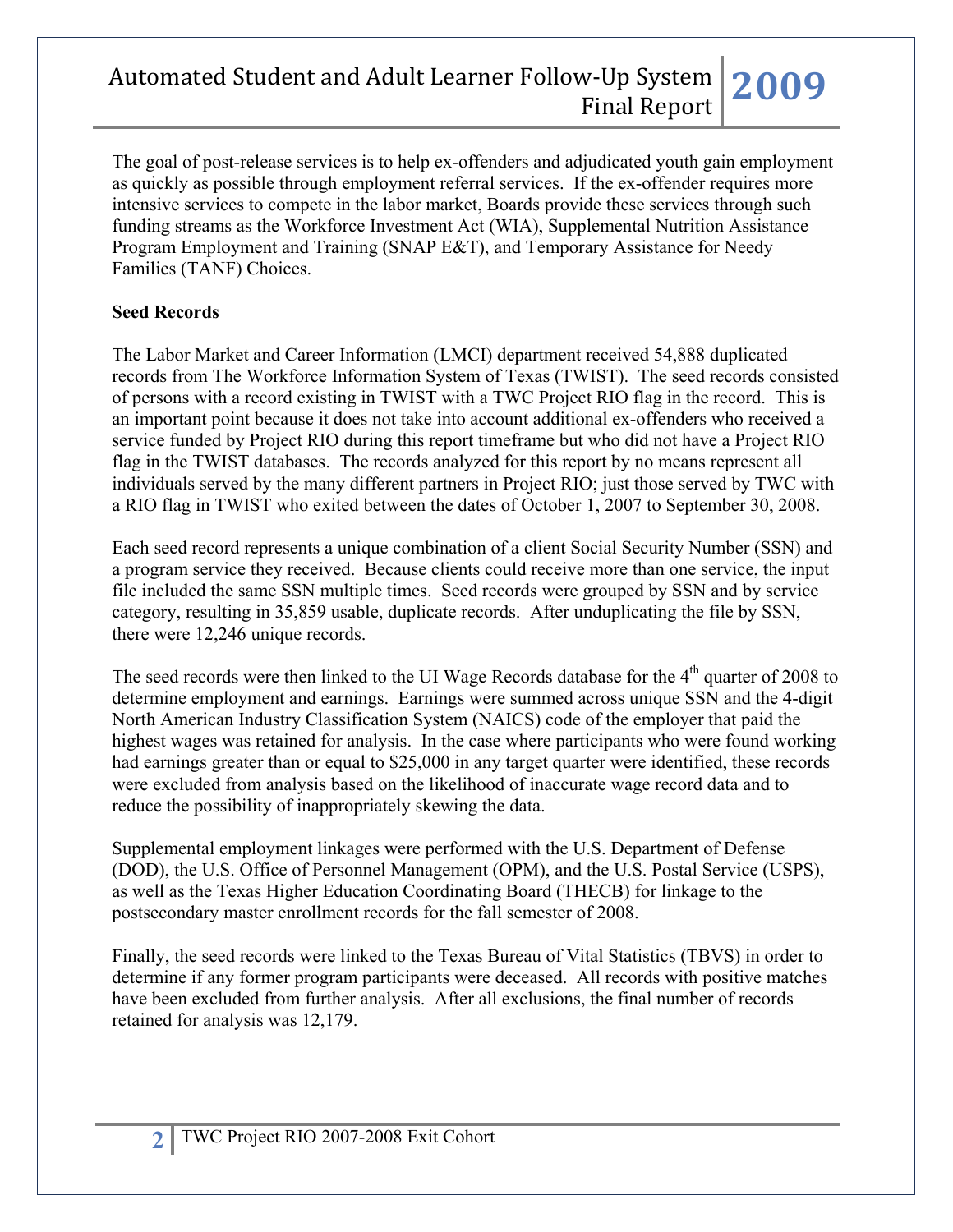#### **Results**

Female RIO participants had the highest employment percentage during the 4th quarter of 2008 with 52.2 percent employed (Table 1). Each side of the table has been sorted independently of the other, with the overall cohort total included in the sort. This allows for the ranked display of two different pieces of information in the same table, and it also allows us to see how the groups compared to the total employment and earnings. Excluding participants whose gender was not identified in the seed records, males had the highest median earnings in the 4<sup>th</sup> quarter of 2008 at \$3,771. Overall, the cohort had employment of 50.3 percent, with median earnings of \$3,547.

| $\frac{0}{0}$<br>Working | N      |              | <b>Gender</b> |              | N      | <b>Median</b><br><b>Earnings</b> |
|--------------------------|--------|--------------|---------------|--------------|--------|----------------------------------|
| 52.2                     | 1,906  | Female       |               | Unknown      | 70     | \$5,524                          |
| 50.3                     | 12,179 | <b>Total</b> |               | Male         | 10,203 | \$3,771                          |
| 50.0                     | 10,203 | Male         |               | <b>Total</b> | 12,179 | \$3,547                          |
| 42.9                     | 70     | Unknown      |               | Female       | 1,906  | \$2,614                          |

|  | Table 1. Employment and Earnings by Gender |  |  |
|--|--------------------------------------------|--|--|
|--|--------------------------------------------|--|--|

Table 2 displays employment for the exit cohort by racial sub-group without regard for ethnicity. Hawaiian Native or Pacific Islanders had the highest employment with 61.1 percent. American Indians were second with 56.8 percent employed. Whites were the largest sub-group, with 51.5 percent employed. Asians had the highest median quarterly earnings with \$4,918, followed by American Indians with \$4,183.

|  |  |  | Table 2. Employment and Earnings by Race (without Regard to Ethnicity) |  |
|--|--|--|------------------------------------------------------------------------|--|
|--|--|--|------------------------------------------------------------------------|--|

| $\%$<br>Working | N      |                        | Race |                        | N      | <b>Median</b><br><b>Earnings</b> |
|-----------------|--------|------------------------|------|------------------------|--------|----------------------------------|
|                 |        | <b>Hawaiian Native</b> |      |                        |        |                                  |
| 61.1            | 18     | or Pacific Islander    |      | Asian                  | 57     | \$4,918                          |
| 56.8            | 132    | American Indian        |      | American Indian        | 132    | \$4,183                          |
|                 |        |                        |      | <b>Hawaiian Native</b> |        |                                  |
| 52.9            | 2,374  | Other/Unknown          |      | or Pacific Islander    | 18     | \$3,831                          |
| 51.5            | 5,153  | White                  |      | White                  | 5,153  | \$3,792                          |
| 50.3            | 12,179 | <b>Total</b>           |      | Other/Unknown          | 2,374  | \$3,687                          |
| 49.1            | 57     | Asian                  |      | <b>Total</b>           | 12,179 | \$3,547                          |
| 47.2            | 4,445  | <b>Black</b>           |      | <b>Black</b>           | 4,445  | \$3,122                          |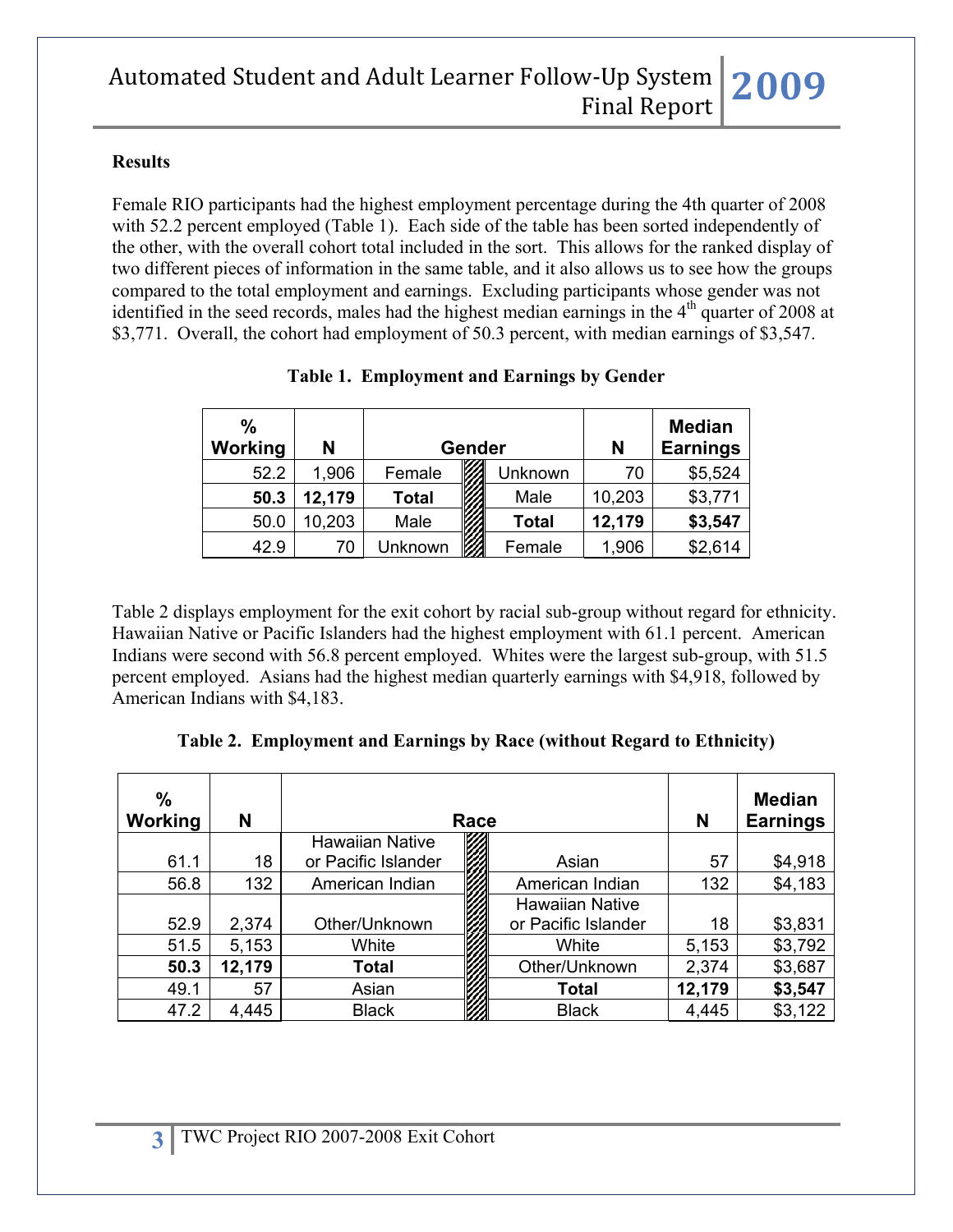RIO exiters in the Work Against Recidivism (WAR) division had the highest employment in the target quarter with 57.9 percent employed (Table 3). The largest number of exiters came from the Institutional Division by far, and their post-exit employment was 50.1 percent. Exiters from the WAR division had the highest median quarterly earnings, \$5,452, followed by Institutional Division exiters with \$3,595.

| $\frac{0}{0}$<br><b>Working</b> | N      |                               | <b>RIO Correctional Division</b> | N      | <b>Median</b><br><b>Earnings</b> |
|---------------------------------|--------|-------------------------------|----------------------------------|--------|----------------------------------|
| 57.9                            | 19     | WAR                           | <b>WAR</b>                       | 19     | \$5,452                          |
| 52.3                            | 1.414  | State Jail Division           | <b>Institutional Division</b>    | 10,605 | \$3,595                          |
| 50.3                            | 12,179 | <b>Total</b>                  | <b>Total</b>                     | 12,179 | \$3,547                          |
| 50.1                            | 10,605 | <b>Institutional Division</b> | <b>State Jail Division</b>       | 1,414  | \$3,103                          |
| 44.7                            | 141    | TYC                           | TYC.                             | 141    | \$2,793                          |

### **Table 3. Employment and Earnings by RIO Correctional Division**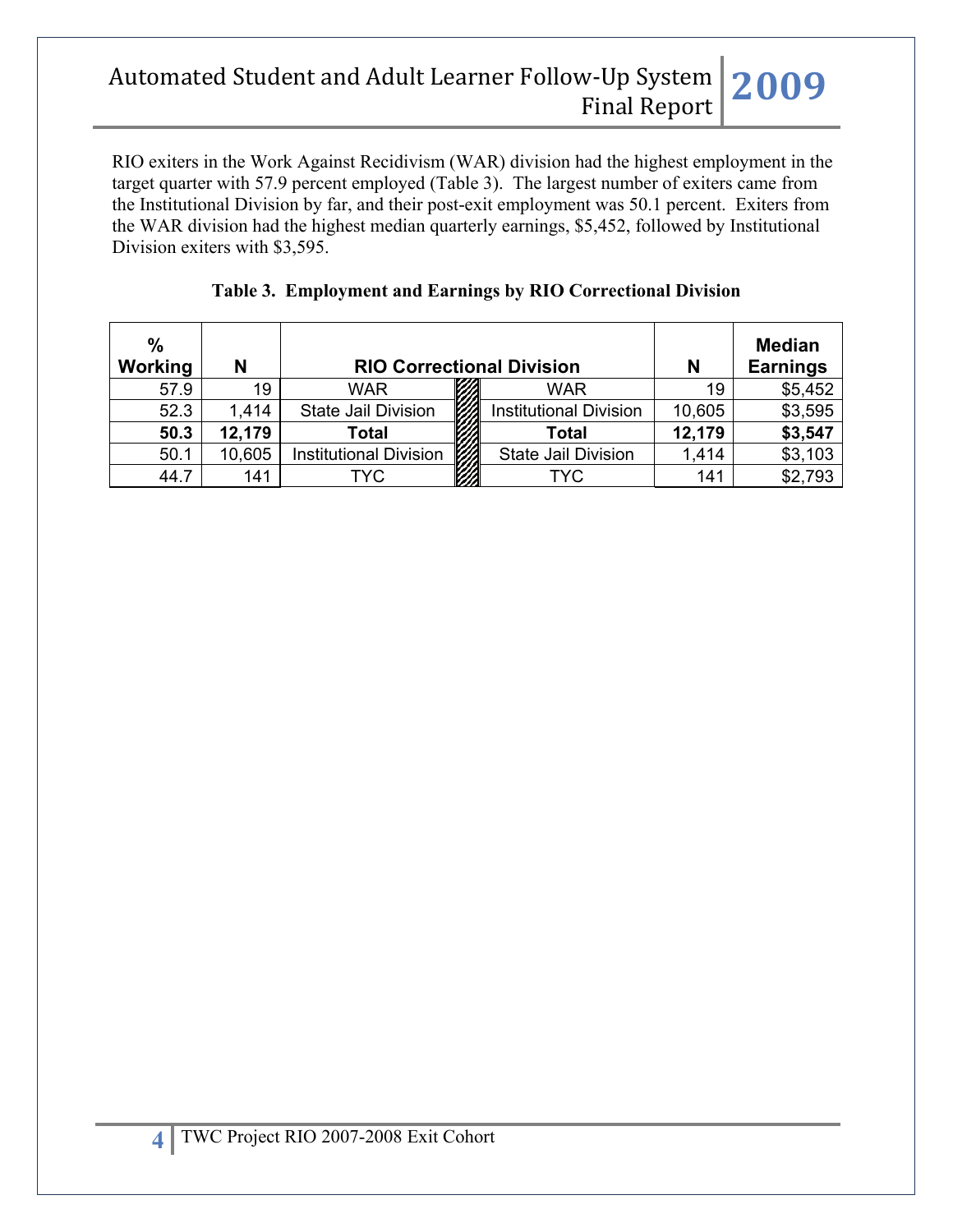Excluding services with an "N" less than 20, participants receiving EDP/IEP/ISS Development services had the highest employment in the target quarter at 61.9 percent (Table 4). Those receiving the WOTC Eligibility service had the second-highest employment at 58.6 percent. Job Search Assistance/Job Search was the service most received, and participants receiving that service had employment of 50.3 percent. Excluding services with cell sizes too small to display, RIO exiters receiving the Occupational/Vocational Training service had median quarterly earnings over the study period at \$5,880, while those receiving WOTC Eligibility services had earnings of \$5,586. Participants receiving Job Search Assistance had median quarterly earnings of \$3,533.

| $\frac{0}{0}$<br><b>Working</b> | N              | <b>Service</b>                   |                                  |          | <b>Median</b><br><b>Earnings</b> |
|---------------------------------|----------------|----------------------------------|----------------------------------|----------|----------------------------------|
| 100.0                           | n/a            | <b>Bonding Assistance</b>        | <b>Prevocational Services</b>    | N<br>n/a | \$8,423                          |
| 100.0                           | n/a            | On-the-Job Training              | <b>Initial Assessment</b>        | n/a      | \$7,795                          |
| 100.0                           | n/a            | <b>Prevocational Services</b>    | <b>GED Test Payment</b>          | n/a      | \$5,946                          |
|                                 |                |                                  | Occupational/Vocational          |          |                                  |
| 100.0                           | n/a            | Other                            | Training                         | 91       | \$5,880                          |
| 100.0                           | n/a            | <b>GED Test Payment</b>          | <b>Labor Market Information</b>  | 19       | \$5,594                          |
| 61.9                            | 21             | EDP/IEP/ISS Development          | <b>WOTC Eligibility</b>          | 29       | \$5,586                          |
|                                 |                | <b>Work Experience/Skills</b>    |                                  |          |                                  |
| 58.8                            | 17             | Training                         | Job Development                  | n/a      | \$4,964                          |
| 58.6                            | 29             | <b>WOTC Eligibility</b>          | <b>Work Related Expense</b>      | 7        | \$4,413                          |
|                                 |                | Occupational/Vocational          |                                  |          |                                  |
| 57.1                            | 91             | Training                         | Outreach/Intake/Orientation      | 65       | \$4,271                          |
| 57.1                            | $\overline{7}$ | <b>Work Related Expense</b>      | Case Management                  | n/a      | \$4,150                          |
| 50.3                            | 12,179         | <b>Total</b>                     | <b>Job Search Basic</b>          | 12       | \$4,139                          |
|                                 |                | Job Search Assistance/           | <b>Work Experience/Skills</b>    |          |                                  |
|                                 |                |                                  |                                  |          |                                  |
| 50.3                            | 11,852         | Job Search                       | Training                         | 17       | \$3,791                          |
| 50.0                            | n/a            | Case Management                  | <b>Total</b>                     | 12,179   | \$3,547                          |
|                                 |                |                                  | Job Search Assistance/           |          |                                  |
| 46.2                            | 13             | Counseling                       | <b>Job Search</b>                | 11,852   | \$3,533                          |
| 45.5                            | 33             | Transportation                   | Transportation                   | 33       | \$3,321                          |
| 43.1                            | 65             | Outreach/Intake/Orientation      | On-the-Job Training              | n/a      | \$3,257                          |
| 42.1                            | 19             | <b>Labor Market Information</b>  | EDP/IEP/ISS Development          | 21       | \$3,245                          |
| 41.7                            | 12             | Job Search Basic                 | Counseling                       | 13       | \$2,924                          |
| 33.3                            | n/a            | <b>Job Development</b>           | Other                            | n/a      | \$1,713                          |
| 25.0                            | n/a            | <b>Initial Assessment</b>        | <b>Bonding Assistance</b>        | n/a      | \$799                            |
| n/a                             | n/a            | <b>Internal Support service</b>  | Internal Support service         | n/a      | n/a                              |
| n/a                             | n/a            | Training - Non-TWC               | Training - Non-TWC               | n/a      | n/a                              |
| n/a                             | n/a            | <b>Housing/Rental Assistance</b> | <b>Housing/Rental Assistance</b> | n/a      | n/a                              |

#### **Table 4. Employment and Earnings by Service Received**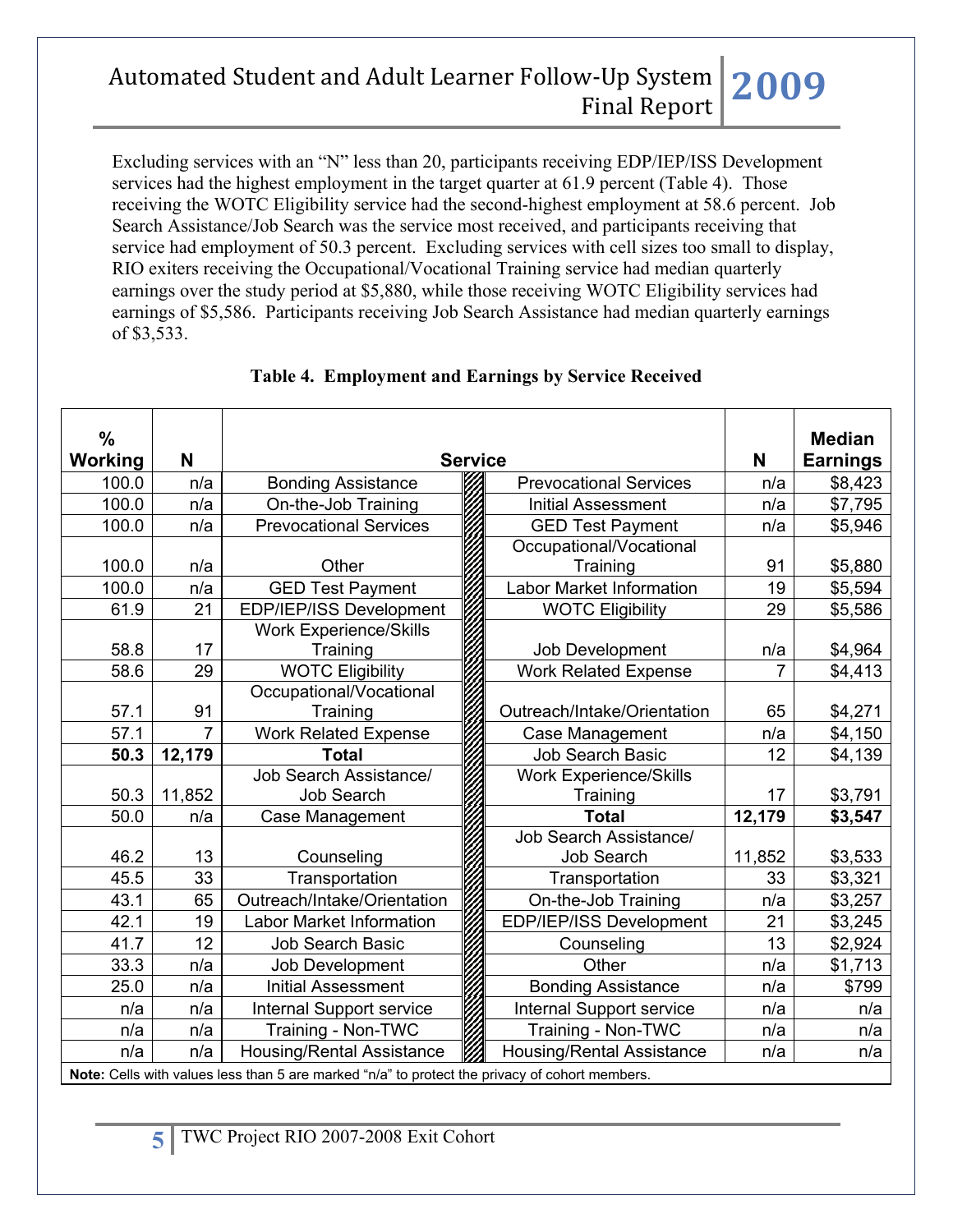Table 5 shows employment and earnings in the  $4<sup>th</sup>$  quarter of 2008 for RIO participants by service group. Most participants received services from the Core Work Search Activity group, and that group had employment over the period at 50.3 percent. Participants receiving Marketing Incentives group services had the highest employment at 61.3 percent. Those receiving Marketing Incentives group services had the highest median earnings with \$5,526. Participants receiving the Core Work Search Activity service had median quarterly earnings of \$3,534 during the  $4^{th}$  quarter of 2008.

| $\frac{0}{0}$<br><b>Working</b> | N      | <b>Service Group</b>                               |                                             | N      | <b>Median</b><br><b>Earnings</b> |
|---------------------------------|--------|----------------------------------------------------|---------------------------------------------|--------|----------------------------------|
| 61.3                            | 31     | <b>Marketing Incentives</b>                        | <b>Marketing Incentives</b>                 | 31     | \$5,526                          |
| 57.7                            | 111    | <b>Employment &amp; Training</b>                   | <b>Employment &amp; Training</b>            | 111    | \$4,677                          |
| 51.9                            | 54     | <b>Support Activities to</b><br><b>Work Search</b> | Procedural                                  | 74     | \$4,242                          |
| 50.3                            | 12,179 | Total                                              | Support Activities to<br><b>Work Search</b> | 54     | \$4,053                          |
| 50.3                            | 11,867 | <b>Core Work Search Activity</b>                   | Total                                       | 12,179 | \$3,547                          |
| 45.2                            | 42     | <b>Supportive Service</b>                          | <b>Core Work Search Activity</b>            | 11,867 | \$3,534                          |
| 43.2                            | 74     | Procedural                                         | <b>Supportive Service</b>                   | 42     | \$3,321                          |

### **Table 5. Employment by Service Group**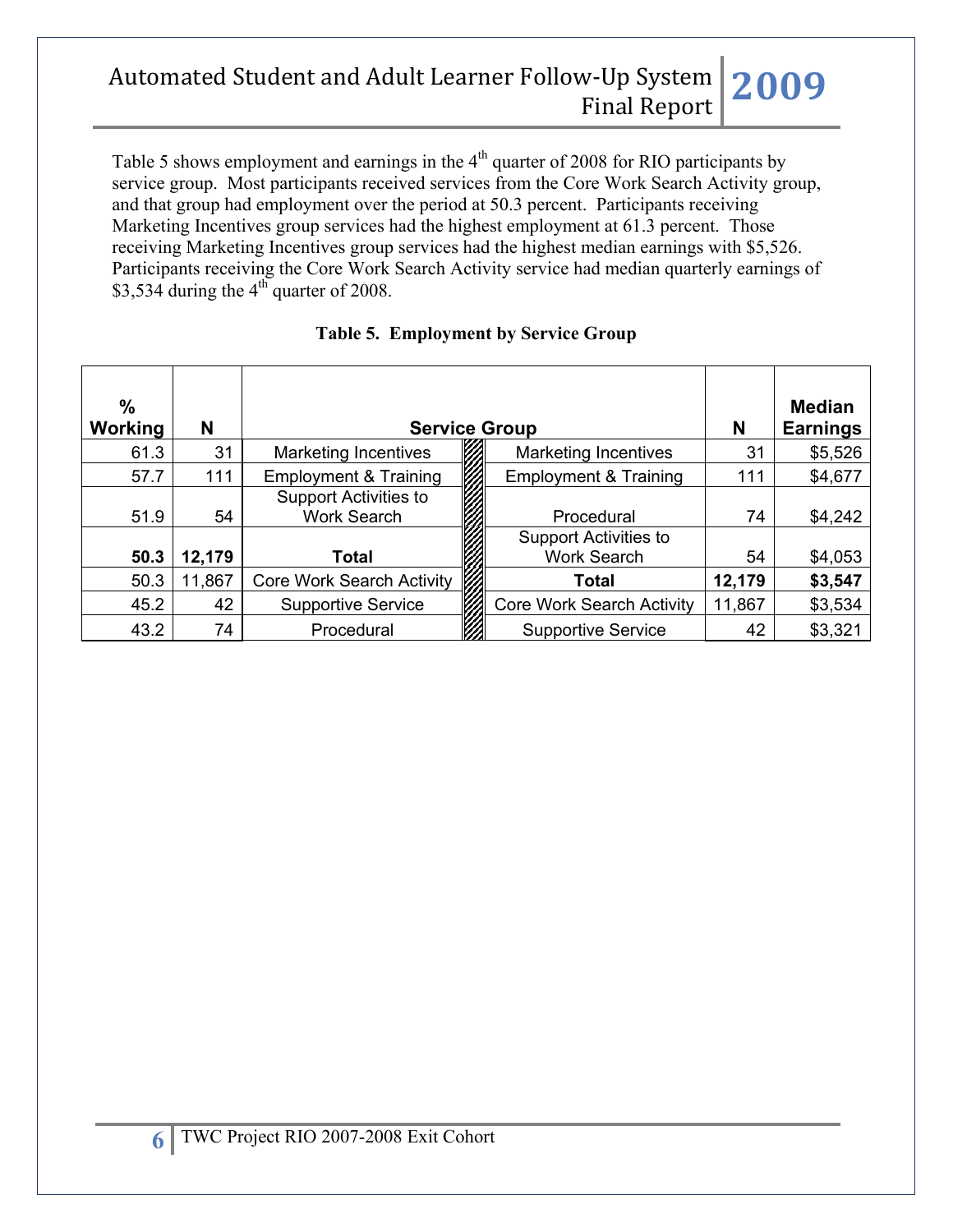Heart of Texas Local Workforce Development Area (LWDA) had the highest employment in the 4<sup>th</sup> quarter of 2008 with 72.0 percent of RIO exiters employed (Table 6). Permian Basin LWDA had 63.0 percent of their exiters employed. Gulf Coast LWDA, which had the largest number of RIO participants, had an employment rate of 42.9 percent. Participants from Heart of Texas LWDA had the highest median earnings with \$4,958, followed by Permian Basin LWDA with \$4,899. Coastal Bend LWDA rounded out the top three with median earnings of \$4,471. Gulf Coast LWDA had median quarterly earnings of \$3,949 during the study period.

| $\%$    |        |                         |             |                         |        | <b>Median</b>   |
|---------|--------|-------------------------|-------------|-------------------------|--------|-----------------|
| Working | N      |                         | <b>LWDA</b> |                         | N      | <b>Earnings</b> |
| 72.0    | 143    | <b>Heart of Texas</b>   |             | <b>Heart of Texas</b>   | 143    | \$4,958         |
| 63.0    | 292    | Permian Basin           |             | Permian Basin           | 292    | \$4,899         |
| 62.9    | 240    | <b>West Central</b>     |             | <b>Coastal Bend</b>     | 278    | \$4,471         |
| 62.1    | 472    | Panhandle               |             | North Central           | 813    | \$4,332         |
| 60.5    | 610    | South Plains            |             | South Texas             | 99     | \$4,000         |
| 58.2    | 184    | North Texas             |             | <b>Tarrant County</b>   | 765    | \$3,956         |
| 58.1    | 136    | Texoma                  |             | <b>Gulf Coast</b>       | 1,484  | \$3,949         |
| 57.1    | 378    | <b>Central Texas</b>    |             | <b>North Texas</b>      | 184    | \$3,776         |
| 54.8    | 250    | <b>Rural Capital</b>    |             | East Texas              | 433    | \$3,720         |
| 54.2    | 155    | Concho Valley           |             | <b>West Central</b>     | 240    | \$3,576         |
| 53.8    | 433    | <b>East Texas</b>       |             | <b>Total</b>            | 12,179 | \$3,547         |
| 53.2    | 419    | Capital Area            |             | Southeast Texas         | 734    | \$3,461         |
| 50.8    | 813    | North Central           |             | Capital Area            | 419    | \$3,442         |
| 50.7    | 310    | <b>Golden Crescent</b>  |             | <b>Rural Capital</b>    | 250    | \$3,400         |
| 50.4    | 278    | <b>Coastal Bend</b>     |             | <b>Dallas</b>           | 1,204  | \$3,365         |
| 50.3    | 12,179 | <b>Total</b>            |             | <b>Upper Rio Grande</b> | 528    | \$3,350         |
| 50.3    | 189    | <b>Cameron County</b>   |             | <b>Brazos Valley</b>    | 257    | \$3,305         |
| 50.0    | 180    | North East Texas        |             | Panhandle               | 472    | \$3,300         |
| 49.5    | 765    | <b>Tarrant County</b>   |             | Deep East Texas         | 81     | \$3,259         |
| 48.3    | 1,254  | Alamo                   |             | <b>Central Texas</b>    | 378    | \$3,254         |
| 47.9    | 257    | <b>Brazos Valley</b>    |             | South Plains            | 610    | \$3,252         |
| 47.8    | 245    | Lower Rio Grande Valley |             | Concho Valley           | 155    | \$3,156         |
| 46.6    | 528    | <b>Upper Rio Grande</b> |             | Texoma                  | 136    | \$3,147         |
| 45.7    | 46     | Middle Rio Grande       |             | Alamo                   | 1,254  | \$3,137         |
| 44.4    | 99     | South Texas             |             | Lower Rio Grande Valley | 245    | \$3,136         |
| 44.3    | 734    | Southeast Texas         |             | North East Texas        | 180    | \$3,131         |
| 43.9    | 1,204  | <b>Dallas</b>           |             | Middle Rio Grande       | 46     | \$2,925         |
| 42.9    | 1,484  | <b>Gulf Coast</b>       |             | Golden Crescent         | 310    | \$2,710         |
| 29.6    | 81     | Deep East Texas         |             | <b>Cameron County</b>   | 189    | \$2,640         |

#### **Table 6. Employment by LWDA**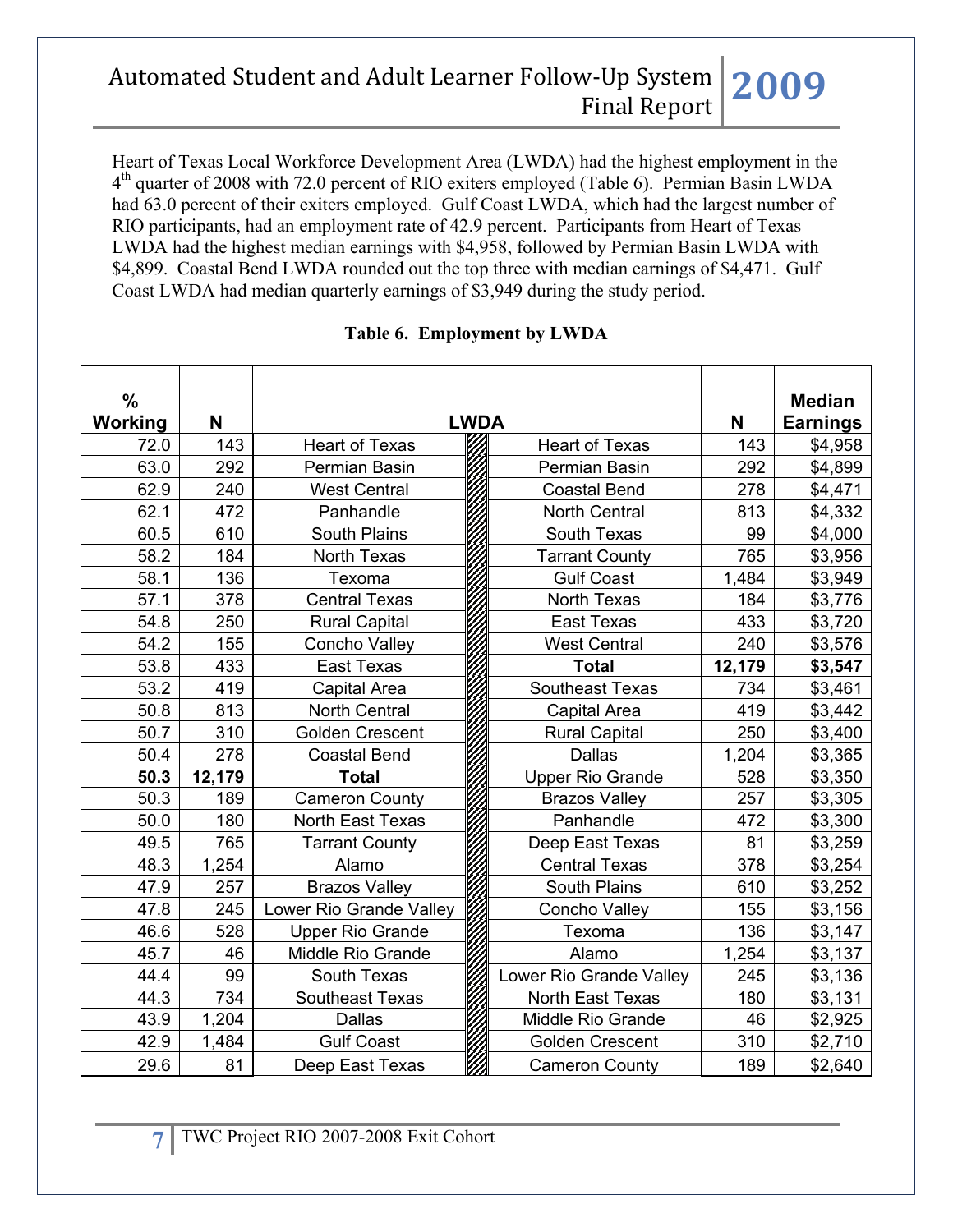We see in Table 7 that the most prominent industry of employment for RIO participants during the 4<sup>th</sup> quarter of 2008 was the Employment Services industry (Table 7). This industry typically includes temporary agencies and other "temp-to-hire" types of jobs. The Limited-Service Eating Places industry employed the next largest group of exiters, followed by Full-Service Restaurants. Program participants employed in the Support Activities for Mining industry had the highest median earnings at \$10,309 followed by Nonresidential Building Construction with median earnings of \$5,980. Median earnings for both of those industries were well above the overall median earnings for the cohort, \$3,547.

|                                       | N       | <b>Median</b>   | <b>NAICS</b> |
|---------------------------------------|---------|-----------------|--------------|
| <b>Industry of Employment</b>         | Working | <b>Earnings</b> | Code         |
| <b>Employment Services</b>            | 1,015   | \$2,266         | 5613         |
| <b>Limited-Service Eating Places</b>  | 533     | \$2,015         | 7222         |
| <b>Full-Service Restaurants</b>       | 416     | \$2,346         | 7221         |
| <b>Building Equipment Contractors</b> | 224     | \$5,109         | 2382         |
| Animal Slaughtering and               |         |                 |              |
| Processing                            | 215     | \$4,123         | 3116         |
| <b>Support Activities for Mining</b>  | 206     | \$10,309        | 2131         |
| Services to Buildings and             |         |                 |              |
| <b>Dwellings</b>                      | 155     | \$2,944         | 5617         |
| Automotive Repair and                 |         |                 |              |
| Maintenance                           | 135     | \$2,656         | 8111         |
| Nonresidential Building               |         |                 |              |
| Construction                          | 122     | \$5,980         | 2362         |
| Foundation, Structure, and            |         |                 |              |
| <b>Building Exterior Contractors</b>  | 116     | \$3,568         | 2381         |

### **Table 7. Top 10 Industries of Employment by 4-Digit NAICS Code**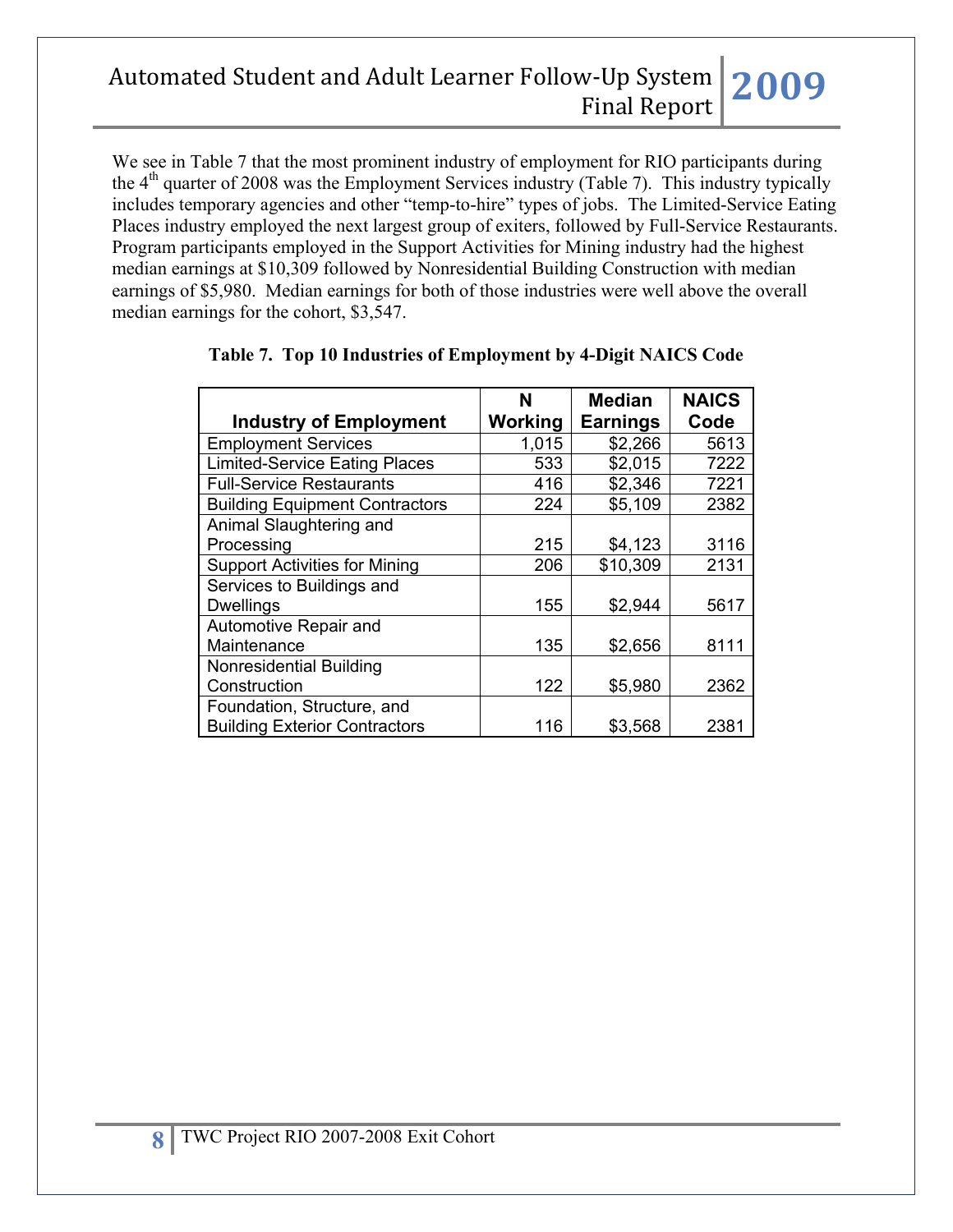Table 8 shows the Classification of Instructional Programming (CIP) titles of the top 10 areas of enrollment for program participants who were found enrolled in postsecondary education during the fall semester of 2008. Participants who were found in the General Studies instructional area topped the list, followed by Welding Technology/Welder. Liberal Arts and Sciences/Liberal Studies was third.

#### **Table 8. Top 10 Areas of Enrollment, by 6-digit CIP Code, for All Participants Enrolled in Postsecondary Education in the Fall Semester 2008**

| <b>CIP Title</b>                                       | N  |
|--------------------------------------------------------|----|
| <b>General Studies</b>                                 | 23 |
| Welding Technology/Welder                              | 15 |
| Liberal Arts and Sciences/Liberal Studies              | 13 |
| Business/Commerce, General                             | 11 |
| Truck and Bus Driver/Commercial Vehicle Operation      | 8  |
| <b>Business Administration and Management, General</b> | 7  |
| Undeclared                                             | 7  |
| Automobile/Automotive Mechanics Technology/Technician  | 6  |
| Substance Abuse/Addiction Counseling                   | 6  |
|                                                        |    |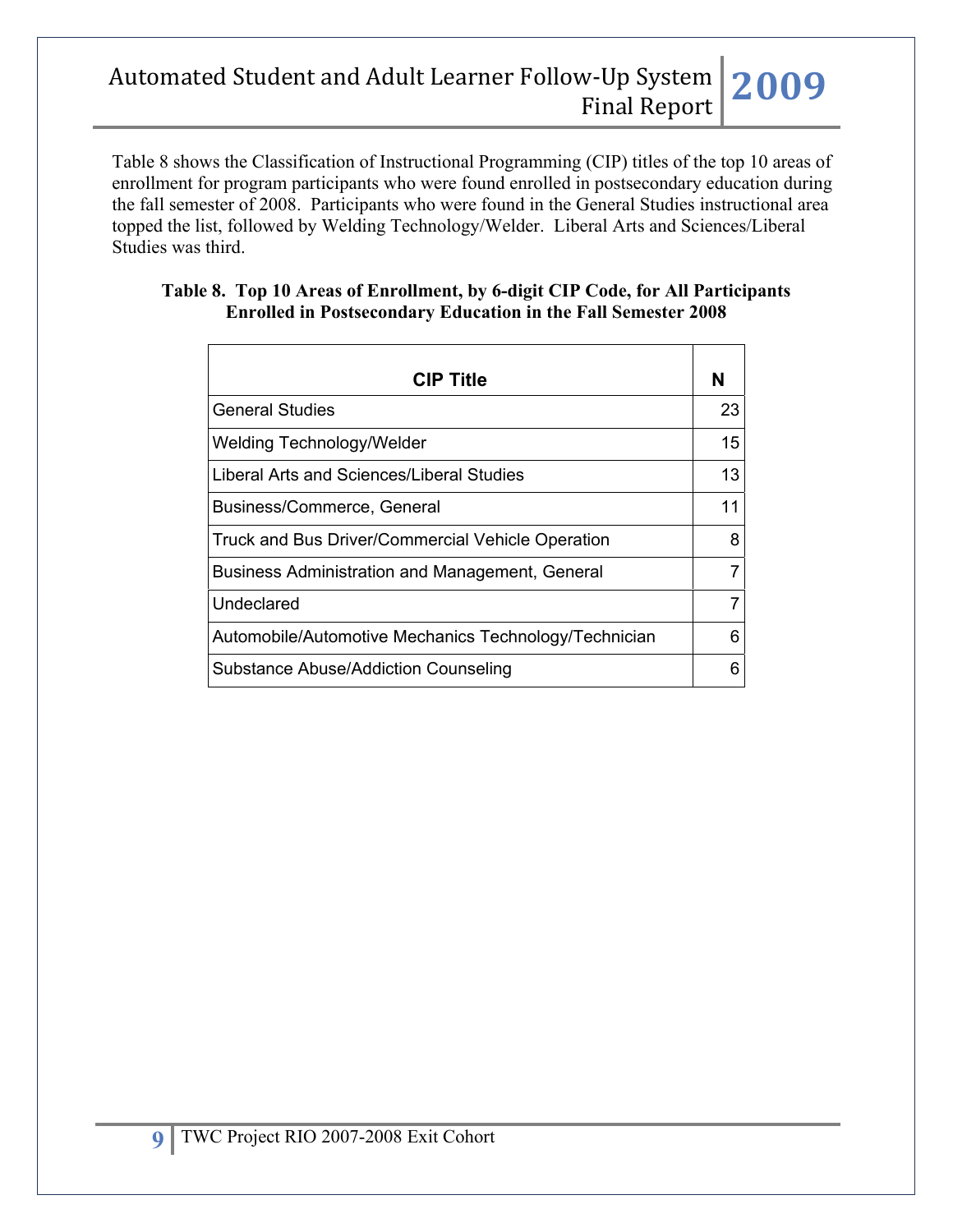Table 9 shows the ten postsecondary institutions with the largest number of program participants found enrolled in the fall semester of 2008. Houston Community College had the largest number of exiters enrolled, followed by Austin Community College.

| Institution                                                                                              | N   |
|----------------------------------------------------------------------------------------------------------|-----|
| <b>Houston Community College</b>                                                                         | 21  |
| <b>Austin Community College</b>                                                                          | 16  |
| Amarillo College                                                                                         | 13  |
| DCCCD El Centro College                                                                                  | 11  |
| <b>Tyler Junior College</b>                                                                              | 9   |
| El Paso Community College District                                                                       | 8   |
| San Antonio College                                                                                      | 7   |
| Paris Junior College                                                                                     | 5   |
| Texas State Technical College Harlingen                                                                  | 5   |
| Coastal Bend College                                                                                     | n/a |
| <b>Note:</b> Cells with values less than 5 are marked "n/a" to protect<br>the privacy of cohort members. |     |

### **Table 9. Top 10 Postsecondary Institutions with the Highest Number of Participants Enrolled in the Fall Semester 2008**